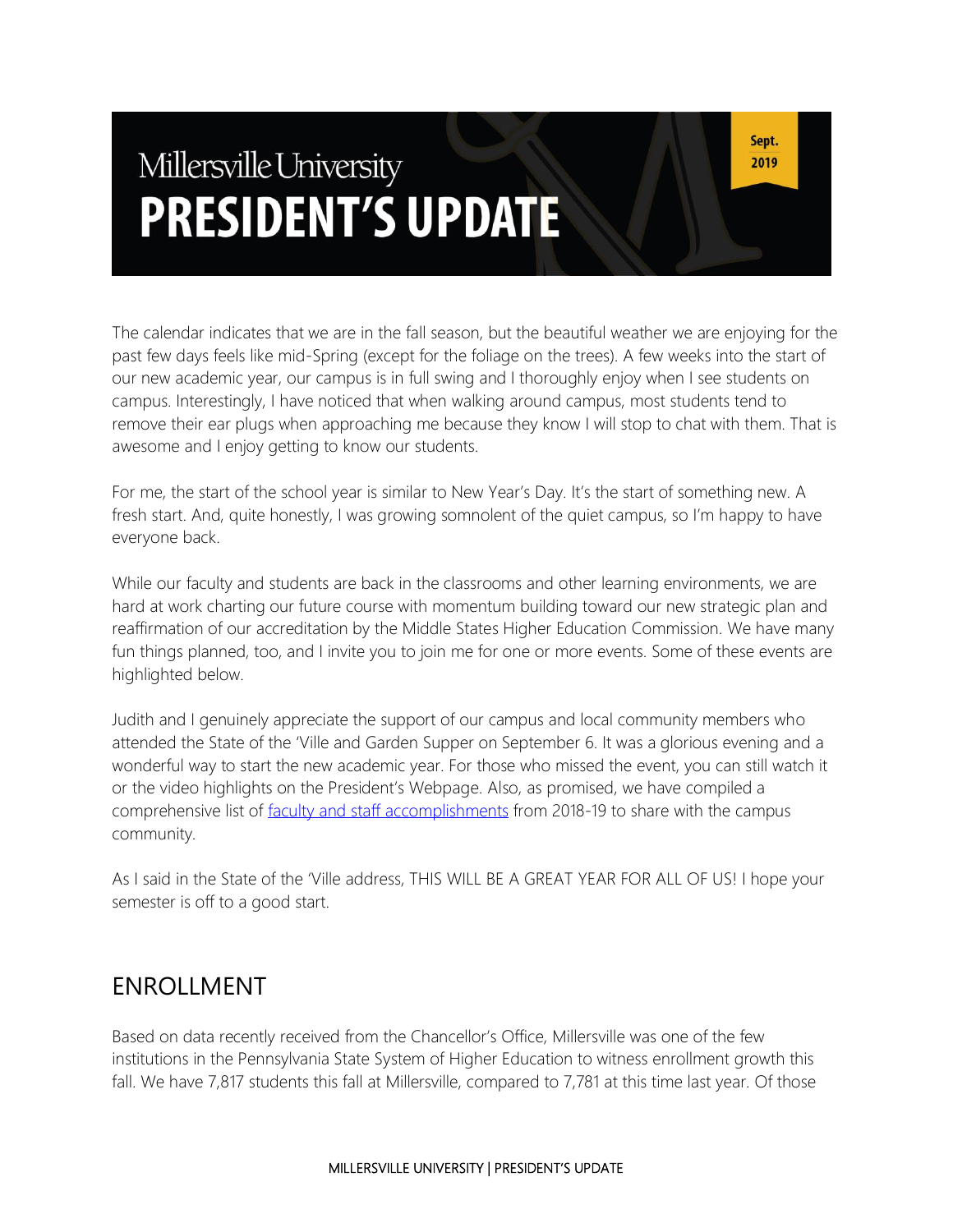students, approximately 1,300 are new freshmen and 500 are new transfer students. Here are a few facts about those students:

- Average high school GPA is a 3.43
- Over 40% of our incoming freshmen have a 3.5 GPA or higher
- 11% of new freshmen and transfers earned a perfect 4.0 GPA
- The average SAT score was 1080
- Average ACT score is 22
- The average transfer student GPA was a 3.04 from prior colleges
- This class is enrolled in majors from 60 different areas, representing nearly every program offered at Millersville
	- o The most popular majors this year include Biology, Business Administration, Exploratory, Early Childhood Education and Psychology.
- 190 new freshmen and transfer student-athletes

Geographically, we welcome students from local cities and towns and from around the globe. Ninety one percent are from Pennsylvania and the rest come from states such as California, Kansas, Illinois, Montana, Texas, New York, Massachusetts and Virginia.

We also have 37 freshmen from 15 countries including Argentina, Brazil, Canada, Chile, China, Colombia, Ethiopia, Haiti, Japan, Kenya, Mexico, Pakistan, Saudi Arabia, Spain and Turkey.

And, we are joined by 15 new faculty members for this fall semester. I enjoyed meeting them during the weeklong orientation. A warm Marauder welcome to all the new members of our community.

## SOMETHING FOR EVERYONE

Coming up this Saturday, September 28 is our Fall Admissions Open House, where we will show off our campus to potential students and their families. It is a great opportunity for our faculty to highlight their academic programs, for our staff to feature their co-curricular and student engagement programs, and for our visitors to marvel at our beautiful campus. Our annual Breast-A-Ville is October 2, a great way to kick-off Breast Cancer Awareness Month.

I am really looking forward to two of our named lectures in October; Sharif Bey, an American ceramicist, will be with us for the Conrad Nelson Lecture, October 23. The topic of the Brossman Foundation and Ronald E. Frisbie Sr. Science Lectureship is "Hunting Dinosaurs in the Sahara," October 24.

Those lectures will lead us to Homecoming 2019, October 25 and 26. From the golf outing to seeing our alums at class get-togethers and our outstanding parade, I can't wait!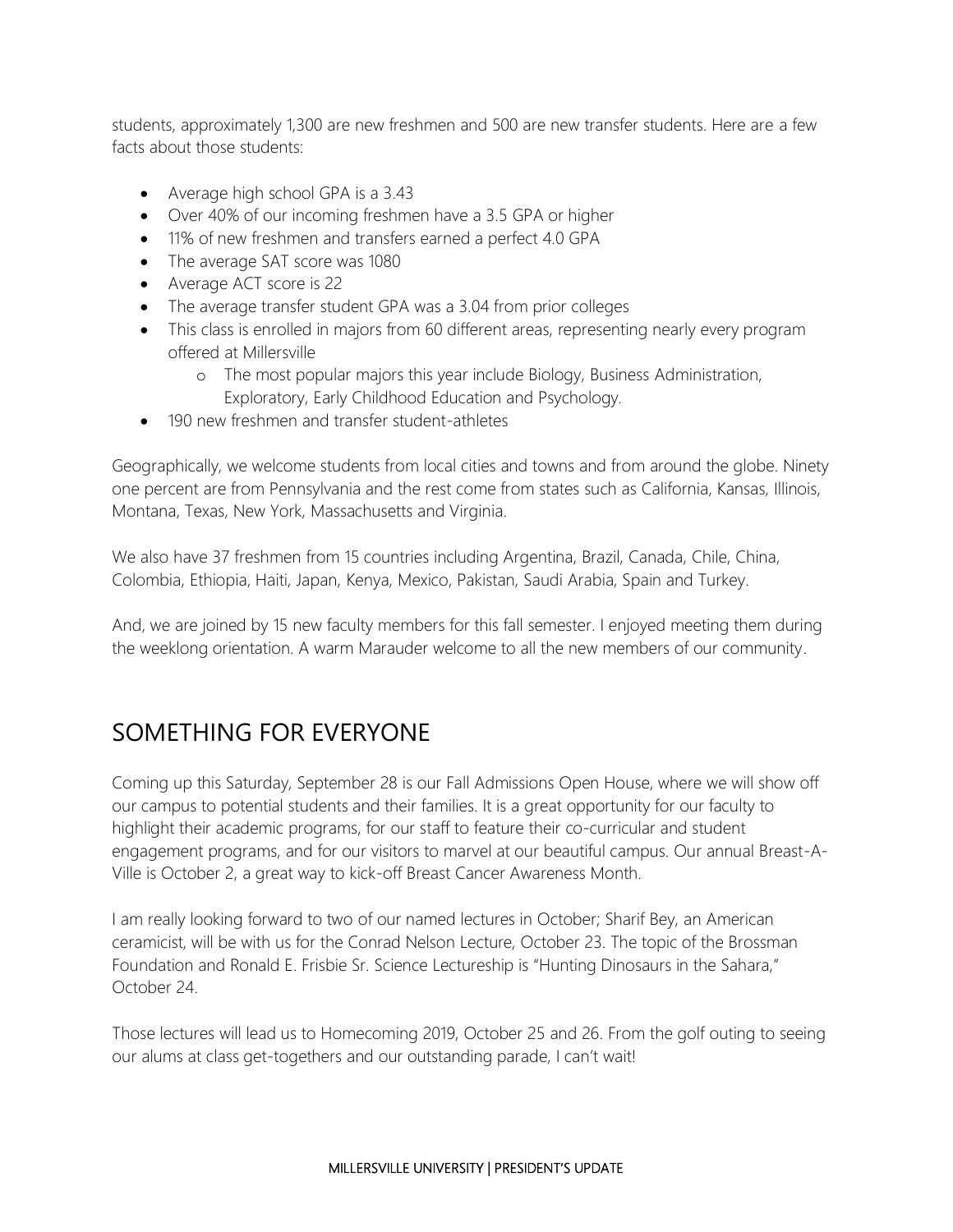And, I'll be in the stands cheering on our football team, our field hockey team and stopping by for volleyball, tennis and soccer when I'm able. Put on your black and gold and join me in cheering on your favorite Marauders!

## MIDDLE STATES ACCREDITATION AND STRATEGIC PLAN UPDATE

The All University Council (AUC), an ad hoc group created to enhance input into the development of Millersville University's 2025 strategic plan, met earlier this month and will meet every other Tuesday, during Common Hour, through May. Subcommittees have been formed to work on specific elements of the 2025 strategic plan. Using an integrated planning approach, we shall incorporate aspects of other plans developed recently across campus such as the Facilities Master Plan, Diversity to Inclusion Plan and the Student Success Plan, into our Strategic Plan.

The Mission Phase Team was the first group of the AUC to begin its work by meeting on August 30 and September 11, with a goal of having a revised mission statement by September 26. That draft will inform the Vision Phase Team's work and others moving forward. Watch for your opportunity to provide input on the draft mission statements soon.

Meanwhile, Millersville University is in the midst of its "Self-Study" for the Middle States Commission on Higher Education. The University is accredited by Middle States, but is required every eight years to show that it continues to meet the commission's standards.

Millersville's Self-Study looks at assessment in every corner of the University. The team of Drs. Lisa Shibley, Jim Delle and Laurie Hanich, after input from working groups across campus, worked on the draft document over the summer. The team is looking for your input.

Open Forums have been scheduled – and will include refreshments:

- Tuesday, Oct. 1, 10 11 a.m. in McNairy Library  $\#117$
- Wednesday, Oct. 2, 12:30  $-$  1:30 in McNairy Library #117
- Thursday, Oct. 3,  $3 4$  p.m. in Stayer MPR.

If you can't make one of the Open Forums, please [give feedback online](https://www.millersville.edu/rediscovermu/selfstudy/login.php) (password is jsam95).

## COLLEGE OF BUSINESS LAUNCHED

Our students in management and marketing, and accounting and finance, are now part of a brandnew college. The College of Business opened on July 1, 2019 under the leadership of the Provost's Office. It will allow us to recruit additional students and educate them to meet the workforce needs of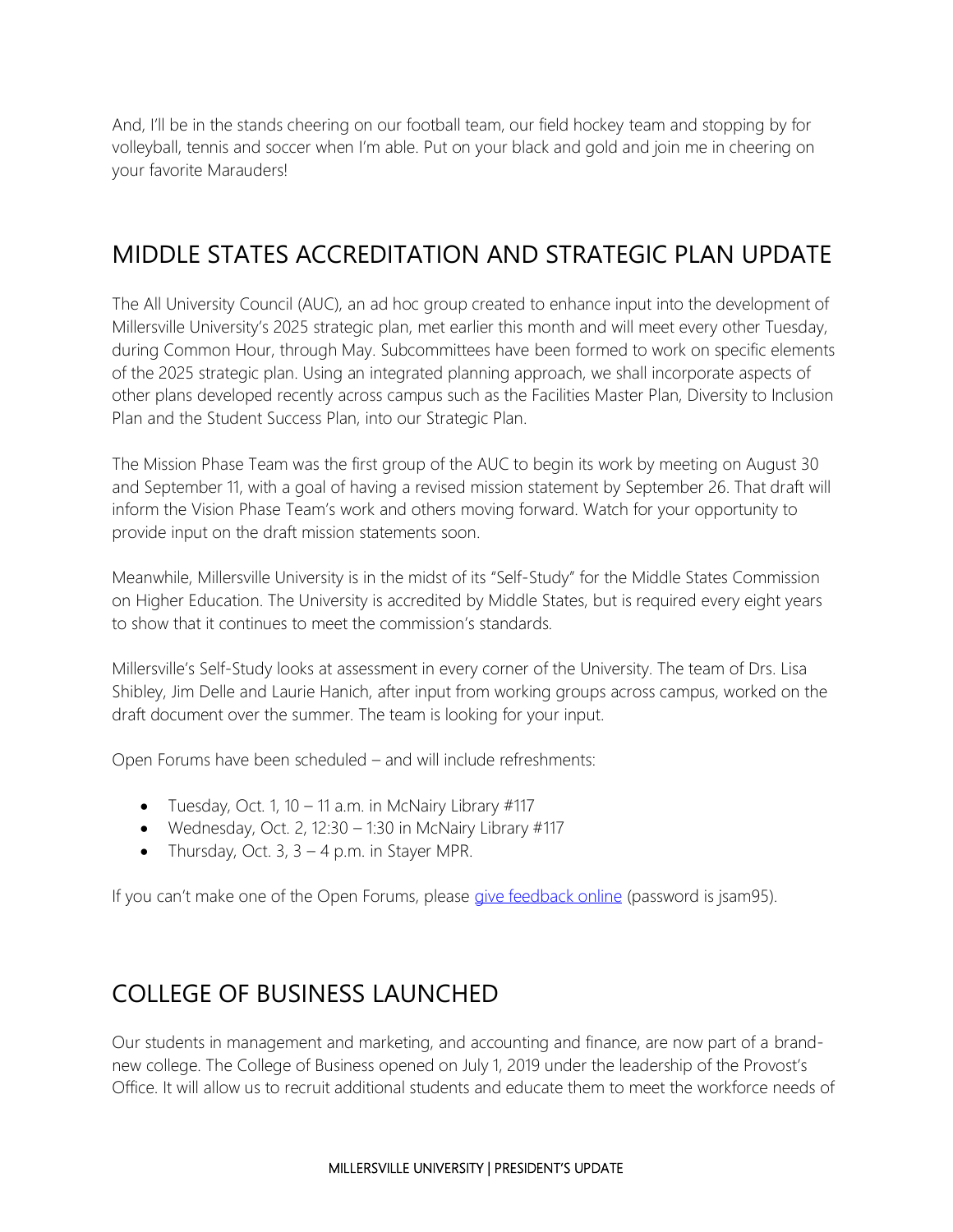our region and beyond. This new college positions us to be a good partner with the business community in the region and our curriculum will help meet the needs of regional industries, while preparing our students for the future workforce.

The interim dean, Dr. Douglas Frazer, and the faculty in the departments of Management and Marketing, and Accounting and Finance, are helping make this vision a reality for our students. We have an outstanding advisory board for the college, which is mainly made up of our successful alumni who are committed to developing a top-notch college, Karen Biondolilo, Bernie Citerone '73, Dana Chryst '81, Joe Garner '90, Brian Gladden '84, Craig Kauffman '85, Allon Lefever '71, Shane McGrady '13, Pete Slaugh and Stu Wesbury.

We've already signed two agreements; the first one is with HAAC, Central Pennsylvania's Community College and the second one is with Thaddeus Stevens College of Technology, to offer online business courses to graduates of both schools. Our vision is to sign more agreements and build on the base of the college to grow as we work collaboratively with other programs to expand offerings for our students..

#### CAMP GLOBAL

"Kenya changed me." That statement was made by Dr. Marion O'Sullivan, after attending Camp GLOBAL this summer. The concept of Camp GLOBAL is to empower our faculty with resources to lead future study abroad programs that provide outstanding value for our students. It is a new initiative started by the Office of International Programs and Services. Dr. O'Sullivan, along with Drs. Jason Petula, Karen Rice, Aaron Haines, Deborah Tamakloe and the director of International Programs, Dr. Patriece Campbell, formed the first cohort.

Dr. Petula, the faculty coordinator for Internationalization, says the trip enabled faculty members from diverse disciplines to learn with, and from each other. This summer's trip was in preparation for leading a group of students to Kenya and Tanzania in 2020.

While the Millersville faculty slept in tents, saw new species of plants and mammals, and were treated to panoramic views, they also explored international field placement options for our students.

As Dr. Haines pointed out, the experiences from Kenya will make him more effective in the classroom and increased his global literacy of how professionals conduct their work in Africa.

Our faculty and students need these experiences. As we continue this program, each visit will feature different areas of mutual interest that faculty will be able to use in a more meaningful way to benefit our students.